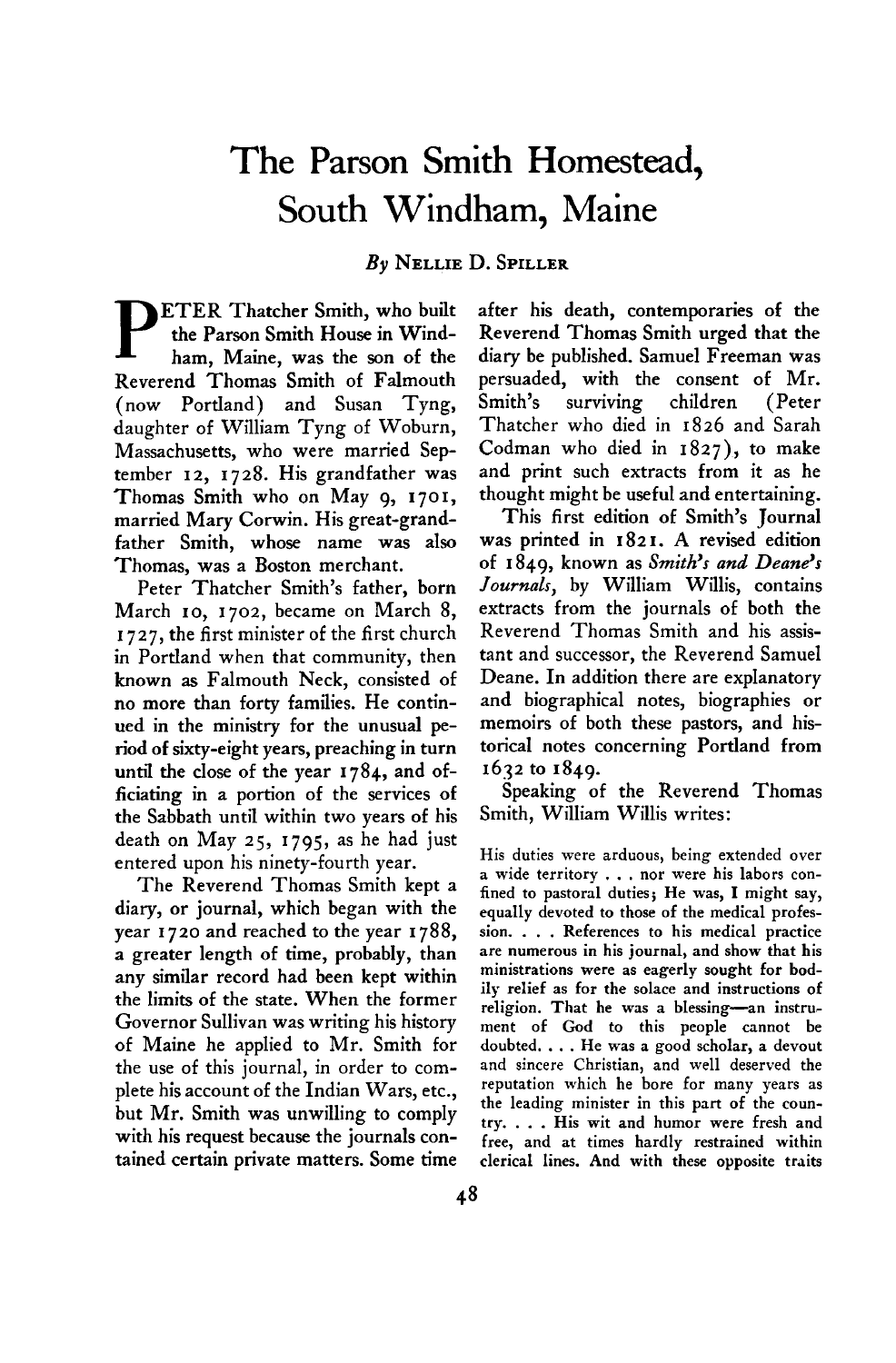**of character-this severe and earnest piety, and this exuberant wit--he had, closely allied, a practical business talent which kept him ever watchful over his temporal concerns, in the midst of his pressing calls for the spiritual interest of his people. He early seems to have had a taste for speculation in real estate.** 

**Among the papers of the Reverend Thomas Smith was an inventory of his estate, in his own handwriting, taken in 1742 and reproduced by Mr. Willis, who concludes: "I give the whole of this paper not only for the interesting facts it presents, but for the graphic character and for the business talent it exhibits. And it can but create some surprise that an amount of property so large should have been accumulated in a space of fifteen years, from a salary so inconsiderable and so poorly paid as the paper shows it to have been. But the town was liberal to him in the supply of various wants; and the purchase of his lands was at a low price: for instance, the consideration in Samuel Cobb's deed of his three acres, in 1728, was but five shillings."** 

**The Reverend Thomas Smith was three times married. His first wife, Susan Tyng, who bore his eight children, died October I, 1742. She was a woman of admirable qualities, loved and admired by all who knew her. In a letter to a friend on the day of her death Mr. Smith writes: "Never did I see in any person a more remarkable tender conscience, afraid of the least appearance of evil. . . . I never remember to have seen any one thing in her whole life, that I could call a deliberate sin. . . . The people of this place all esteemed and delighted in her beyond anything of like kind that has been known; and if their wishes and prayers could have kept her alive, she had not died. You cannot conceive the grief and mourning her death has universally caused. Men women and chil-** **dren appear strangely struck, as those that mourn for an only child."** 

**Undoubtedly Mr. Smith found the care of his family of six living children (the oldest but eleven and the youngest not quite two years old) added to the burden of his other duties, too severe for him. On March I, 1744, he married a widow, Mrs. Olive Jordan, whose husband had died two months after Mr. Smith's first wife. The second wife lived twenty years after this marriage, and died suddenly on January 3, I 763.** 

**Mr. Smith's third wife was the widow Elizabeth Wendell whom he married on August 12, I 766, and who survived him. She was the mother of the wife of his son, Peter Thatcher Smith, and Mr. Willis notes that she was a lady of fine manners, good education and dignified deportment.** 

**In his memoir of the Reverend Thomas Smith, Mr. Willis describes him as "short in stature, but pretty full in person, and erect. He lived until I 775 in the house built for him by the inhabitants, and for some years the best in town, which stood on Congress St., opposite the head of India St.; which two streets then bore the names of Queen, or Back street, and King street. The house was the first in town to receive the ornament of a house paper, which was put upon one of its rooms by nails; it was the last to burn in the conflagration of 1775, having caught from Capt. Sanford's, which stood on the corner of King and Congress streets, as he notes in his journal. He was taken from town that day with his wife, by his son Peter, and removed to Windham, where he resided through the war. On his return to town, he occupied the two story wooden house in which his son Thomas had lived, now standing on the corner of Wilmot and Congress streets, in which he died."**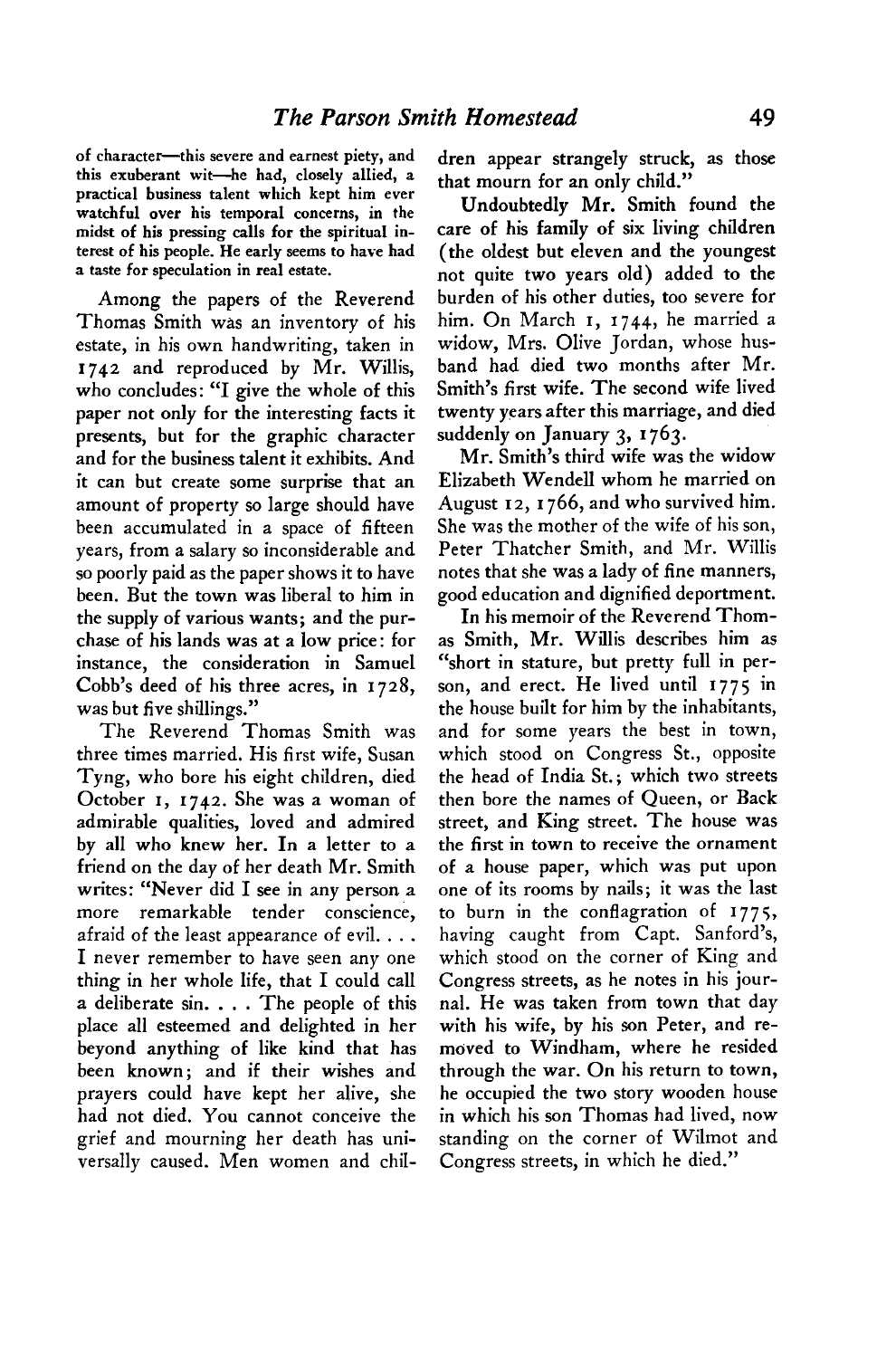**His death occurred on Monday, May lowing Friday. A funeral notice was is-25, 1795, and he was buried on the fol- sued the day after his death:** 

> **ORDER OF PROCESSION To be observed at the Funeral of the Reverend Thomas Smith, senior Pastor of the First Parish, in Portland**

> **He will be interred next Friday afternoon, The Funeral Procession to be formed at the dwelling house of the deceased**

**PROCESSION. Male members of the churches in Portland Officers of the Churches. Ministers of Portland. THE CORPSE. Relatives of the Deceased. Ministers of other towns. Judges and Officers of the Court. Male citizens. Females. CARRIAGES The first bell to strike at half past one o'clock:** 

**The second at half past two, and to cont-**

**inue till the procession shall** 

**arrive at the Meeting** 

**house.** 

**DIVINE SERVICE** 

**Will begin at three o'clock. I. Anthem. 2. A Pray-**

**er. 3. A hymn. 4. An Oration. 5. Con-**

**clude with an anthem.** 

**The Procession Will then move in the order above mentioned, by the Hay Market, to the place** 

**of interment.** 

**May 26, 1795.** 

for more than thirty years, delivered, on course of years, it is no wonder that his afflic**the Sunday after his burial, a discourse, tions have been great and manifold. He has giving a complete summary of the life not only paid the usual tax upon long life, and character of the Reverend Thomas Smith. An extract from his address fol-**

**Mr.** Deane, who had stood at his side In the varying scenes of life and in so long a **being bereaved of most of his family and dear connections by death; but seen this flourishing settlement, his own house among the rest, a**  lows: **lows:** prey to devouring flames, kindled by a merci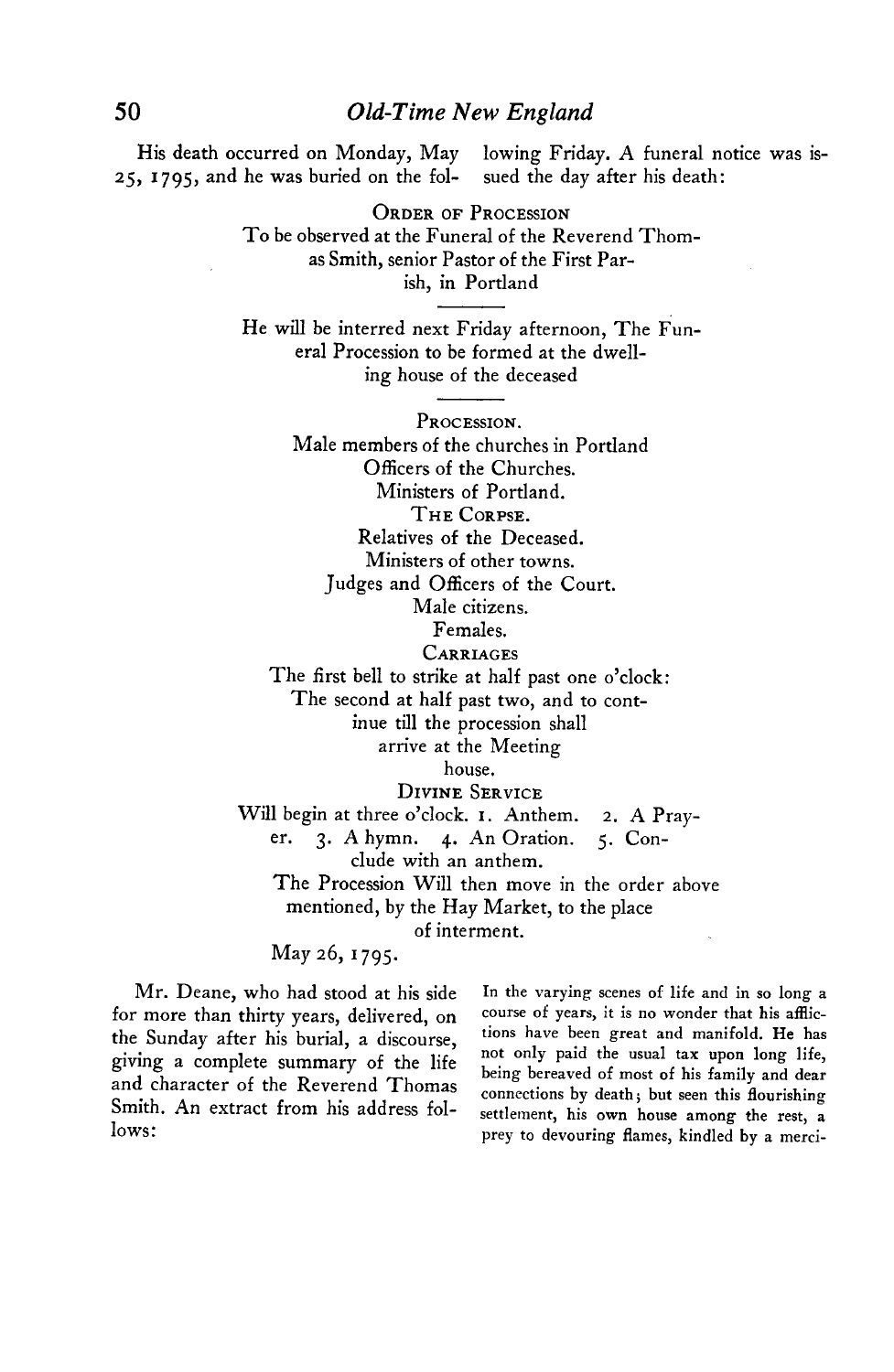**less foe. All which, besides many other trying providences, he has borne with the most remarkable fortitude and resignation. In addition to his other qualifications of a Christian bishop, he was given to hospitality. In his better days his house has been the noted resort of** 



**THE REVEREND THOMAS SMITH From a lithograph in William Willis'**  Smith's and Deane's Journals (1849).

**foreigners and strangers from different parts of this country, and of his clerical brethren, where they were generously entertained. He knew what it was to devise liberal things, and feel for the unhappy. Ever charitable and tender hearted, his lenity toward debtors, and relinquishment of just debts and claims, have been such as might be expected only from one who placed his trust in the care of Divine** 

**Providence, and did not consider his treasure as lying this side of heaven. In imitation of Saint Paul, he often sacrificed his right for the furtherance of the gospel.** 

**\* \* \* \*** 

**Peter Thatcher Smith, the second son of the Reverend Thomas, was named after Peter Thatcher, his father's friend and pastor of the New North Church in Boston. He was born on Falmouth Neck, now Portland, Tune 14, I 7'2 I. Of this event William Willis writes: "It mav be mentioned here, as illustrative of the manners of the time and the smallness of the population, that all the married women upon the Neck were present at his birth and, with their husbands, were entertained at supper on the occasion."** 

**Peter Thatcher Smith took his first degree at Harvard College in I 751 at the age of twenty-two. In a class of seventeen he placed sixth in dignitv. and was the survivor of all. Governor Oliver, the Reverend Dr. Dana of New Haven, and William Erving, an officer in the British army before the Revolution and a benefactor of Harvard College, were among his classmates.** 

**After college Mr. Smith kept school a number of years while studying for the ministry, part of the time upon the Neck, and a considerable portion at Weymouth, Massachusetts, where he was invited to settle as minister and declined. He had preached occasionally at Windham where there had been no settled minister since 1754 when their first pastor, the Reverend John Wight, died. In 1759 Peter Thatcher Smith was invited by the people of Windham to preach with them six months, and in November 1761 he received an urgent appeal to return there. The writer of the letter, as Mr. Willis**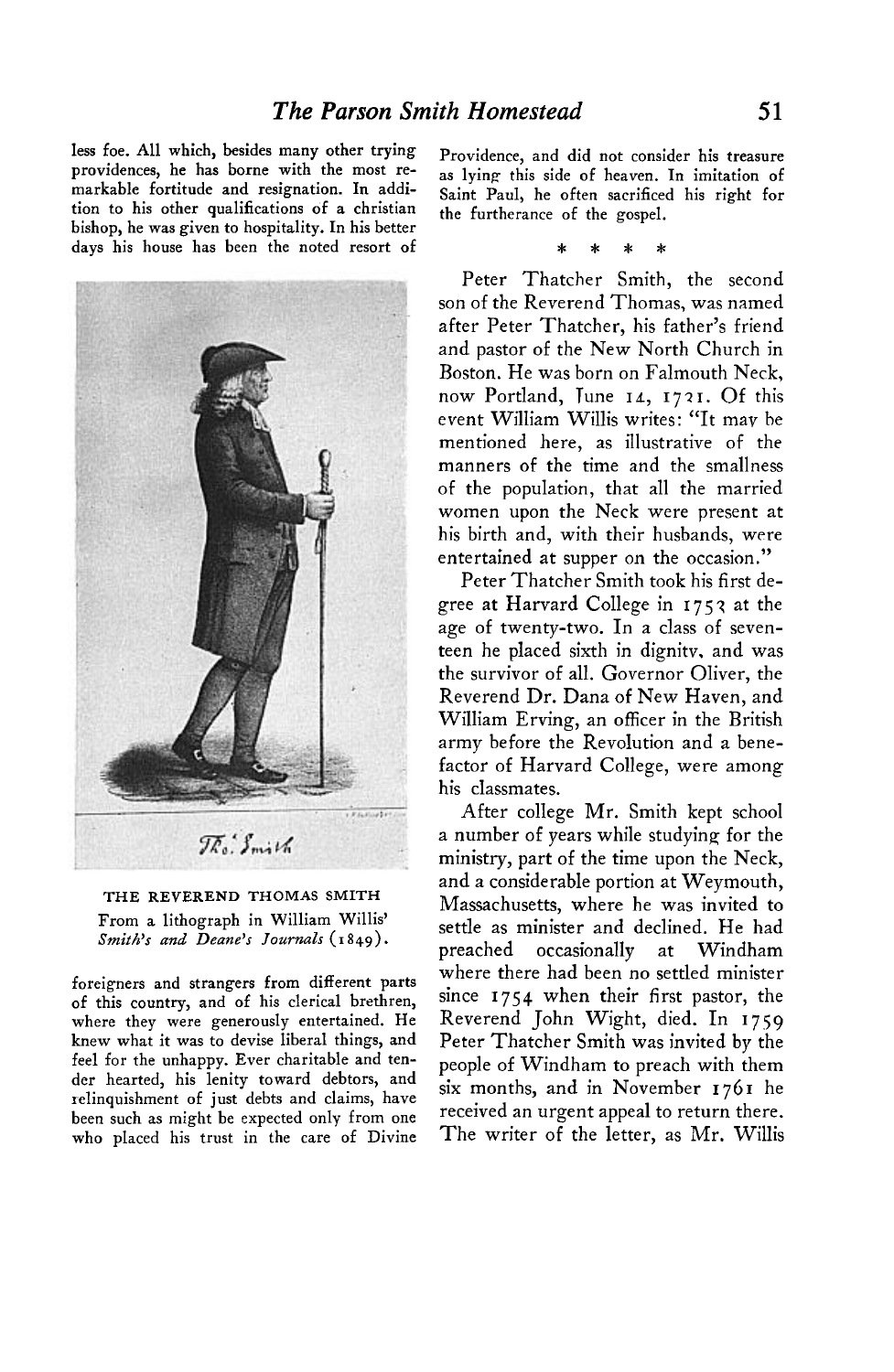**reports, urged that he should not be discouraged from coming " 'where you preached your first sermon to us, who always admired your person and your preaching to that degree that we resolved to make trial of no other man for our ministry till you absolutely refuse to accept of our call.' " The Proprietors of the town, which was not yet incorporated, contributed to the support of the ministry, and with their appeal united to that of the people Peter Thatcher Smith was persuaded to accept.** 

**He was ordained on September 22, 1762, to the gratification of his father who wrote of the occasion: " 'A prodigious concourse of people, a great and admired solemnity. It was thought by all to be the most finished solemnity of the kind ever known.' " The whole population of Windham, then called New Marblehead, but incorporated the same year, consisted at that time of thirty-nine families. The services were held in the fort, for which the town voted that year to provide five windows. The fort stood but a stone's throw from the spot where Parson Smith built his house in 1764. An uncompleted meetinghouse standing nearby had been demolished and its timbers used to strengthen the province fort when, in 1744, the latter was built on the cleared portion of the ministerial lot, the highest point of land in the new settlement. Throughout his ministry Parson Smith never had a meetinghouse for his small congregation. Religious services were held in the fort which, after it was no longer needed as a refuge from the Indians, was used for general assemblies of the settlers. Here in one of the flankers was held the community school until the first schoolhouse of which we have record was built in 1772, just across the main road from the fort. All town meet-** **ings were held in the fort until 1782 at which time it was sold at auction, torn down, and its timbers used for other building purposes.** 

**From the tripartite agreement of September 2 I, 1762, between the Proprietors, the inhabitants, and the Reverend Peter T. Smith, as recorded in Book II of the Cumberland County Registry of Deeds, we learn that Parson Smith was to receive "Eighty three pounds Lawful1 Money" and a grant of 96 acres of the boo-acre lot No. 44 which had formerly been drawn for support of the schools. It was agreed that he should receive "Eighty pounds Lawful1 Money per Annum . . . to be continued so long as he continue in the ministry at said Windham, as his yearly Salere for his support and maintenance." He was also given the use of the ministerial lot No. 33 on which he built his house.** 

**In an account, dated April 26, I 7 59, of the progress of the settlement at New Marblehead it is made clear that on lot No. 33, the "Ministerial Lott," two acres had been cleared. From S. T. Dole's history of Windham we learn that "the first minister Mr. Wight owned Home Lot #34, and acquired by purchase the adjoining lot #35. He built his house on the latter, nearly opposite the Province Fort, and lived there until compelled by the Indians to take refuge with the other settlers in the fort. He remained there with them until his death May 8, I 753."** 

**The same Book II in the Cumberland County Registry tells us further that on August 17, 1763, the Reverend Peter Thatcher Smith in consideration of 6 pounds, 13 shillings and 4 pence bought from John Wight of Marblehead (and later from other heirs their interests) Wight's interest in land inherited from his father. The property is described as**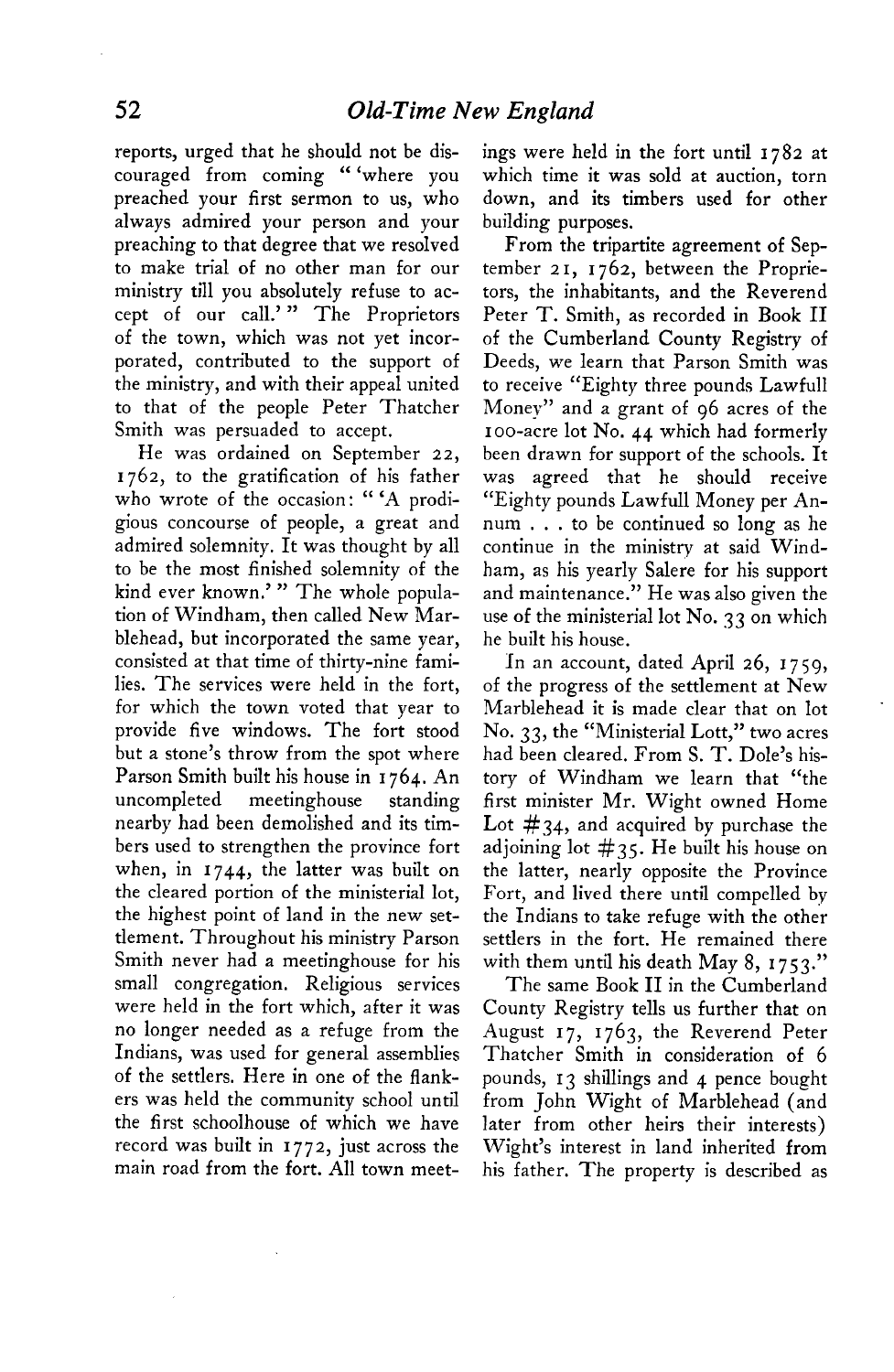**being the land that was laid out for the Windham . . . and Peter T. Smith . . . Lots no. thirty four and thirty five in the [grants] to said Peter T. Smith . . . first division of lands in said township all the Ministerial Home Lot in said called Home Lotts, bound southwester- Windham called No. 33, being one mile ly on the River, northwesterly on the in length and ten poles wide, having the** 

**"Forty acres of land situate in Windham, betwixt the Proprietors of the Town of** 



**THE PARSON SMITH HOMESTEAD, SOUTH WINDHAM, MAINE**  Photograph by Portland Evening Express, 1952.

**Home Lot no. Thirty three, North easterly on a highway between the premises and the first division of one hundred Acre Lots, and South easterly on the Home Lott no. forty five."** 

**As stated earlier, Parson Smith built his house on the ministerial lot No. 33, but nowhere in the histories of Windham could be found any mention of his gaining legal title to this lot. For this information one must turn again to the Registry of Deeds. In Book VI on page 65 occurs the record: "This indenture made the nineteenth Day of October A.D. I 765** 

**lot No. 32 on the North west side, and the Lot No. 34 on the south east, the Great River on the south End, and the main Street Running through the middle of the same." In return Parson Smith exchanged twenty acres of that land which the Town had set off to him as part of his settlement, and designated as the Hundred Acre Lot No. 44.** 

**Thus the Reverend Peter Thatcher Smith acquired both the ministerial lot and lots immediately adjoining to create the nucleus of his homestead, and although there is no specific mention of**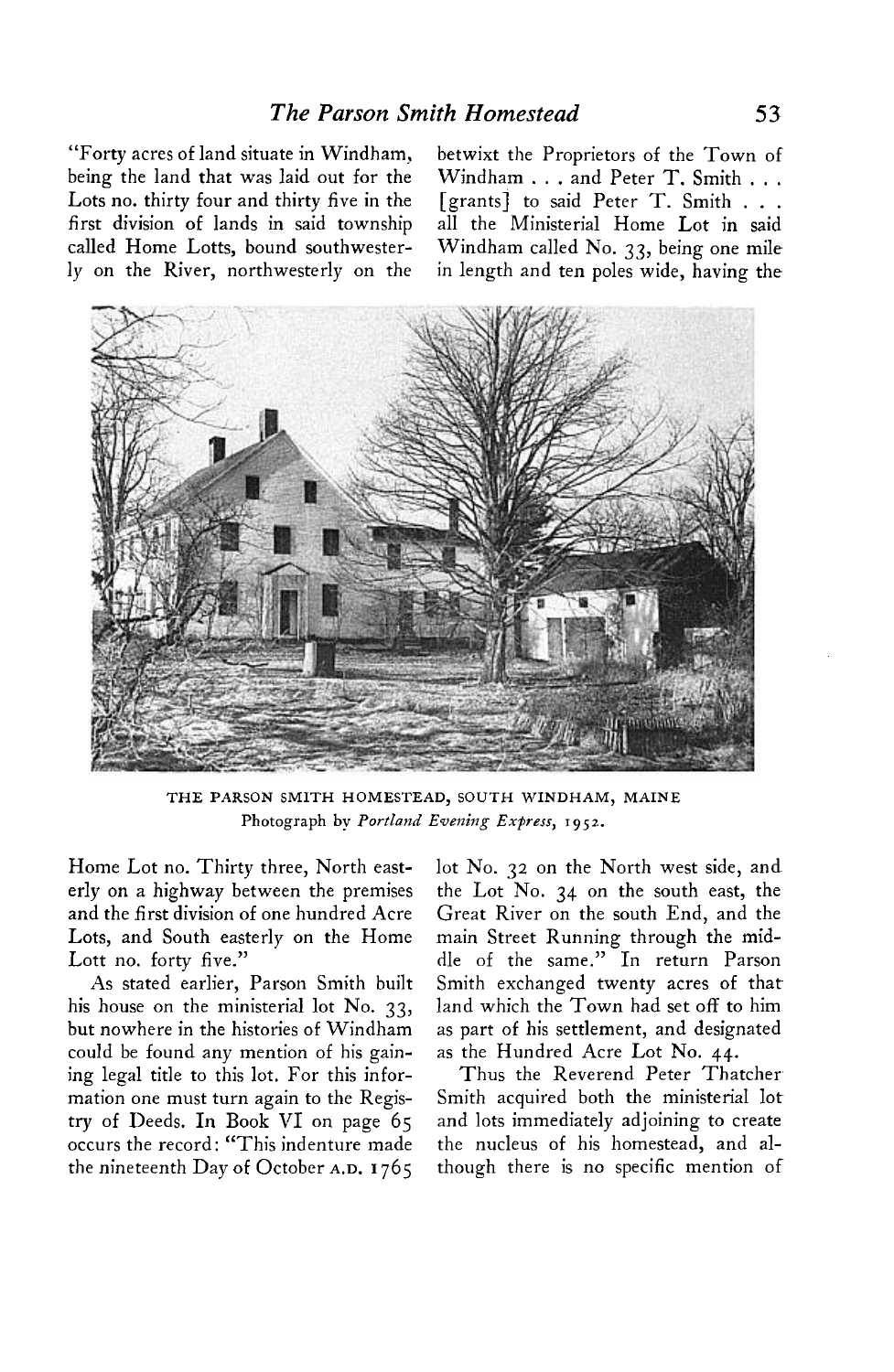**the fact in the deeds there is no. doubt but that his house was already completed. Tradition asserts that it was ready for his bride whom he married on October 8, 1765. She was Miss Elizabeth Wendell, daughter of Jacob and Elizabeth Hunt Wendell of Boston, and the marriage was performed in the Old South Church in Boston by the pastor, the Reverend Dr. Sewell. Elizabeth Wendell Smith, mother of the Parson's eleven children, died on October 16, 1799, and Parson Smith married for a second wife Mrs. Jane Loring, third daughter of Shrimpton Hunt, and widow of Dr. John Loring of Boston. Intentions were entered on the Windham town records September 12, 1801. She died April 20, 1824, aged seventy.** 

**Mr. Willis notes, in his memoir of Parson Smith, that "after his dismission Mr. Smith continued to reside in Windham, the remainder of his life, in easy circumstances, surrounded by his children and grandchildren, discharging the duties of a magistrate and a Christian man, enjoying the respect of the community and the serenity of a tranquil old age. Death at last came to him on the 26th of October, 1826, in his ninetysixth year, to relieve him of this mortal life."** 

**"He was a man of infinite humor which he was never anxious to restrain," continues Mr. Willis, "and free and agreeable address. He was tall and portly in his person, resembling more his mother's than his father's kindred; his venerable appearance in the costume of the by-gone age, his breeches, three cornered hat, and ample coat, attracted general observation, as he occasionally visited the town of his birth, over the ruins of which, after its destruction in I 775, he bitterly**  **grieved; and which drew from him a sermon preached in the old and shattered meeting house, soon after the sad event, from the venerable words, 'He beheld the city and wept over it.' "** 

**Except for his serving as Representative to the General Court of Massachusetts in 1803, there seems to be little evidence of a "life of a magistrate." Like his father, Parson Smith early became interested in dealing in real estate, and the transactions continued until a month prior to his death. In an index book at the Cumberland County Registry of Deeds there are three full pages of entries recording transactions by the Reverend Peter Thatcher Smith of Windham. In addition to his extensive holdings in Windham itself he bought from his father 300 acres of land in Gorham, a part of "Peke's Island in Portland," and lands in North Yarmouth and Falmouth, and added considerably to land in Portland which had come to him as his share of his father's estate there.** 

**In two separate instruments, January I 7 and I 8, I 8 I 6, Parson Smith made an agreement with his daughter Ann W. Barker and her husband, Charles Barker, by which the homestead in Windham was conveyed to the Barkers, "excepting, however, and reserving to myself the use and improvement of the above granted premises for and during the term of my natural life. . . ." Charles and Ann Barker, for their part, "do hereby consent and agree . . . that we will live in the house with the said Smith for and during the term of his natural life and during that time will take the whole care and management of the premises above described, and also of all the said Smith's other lands in Windham, and also the care and management of all the**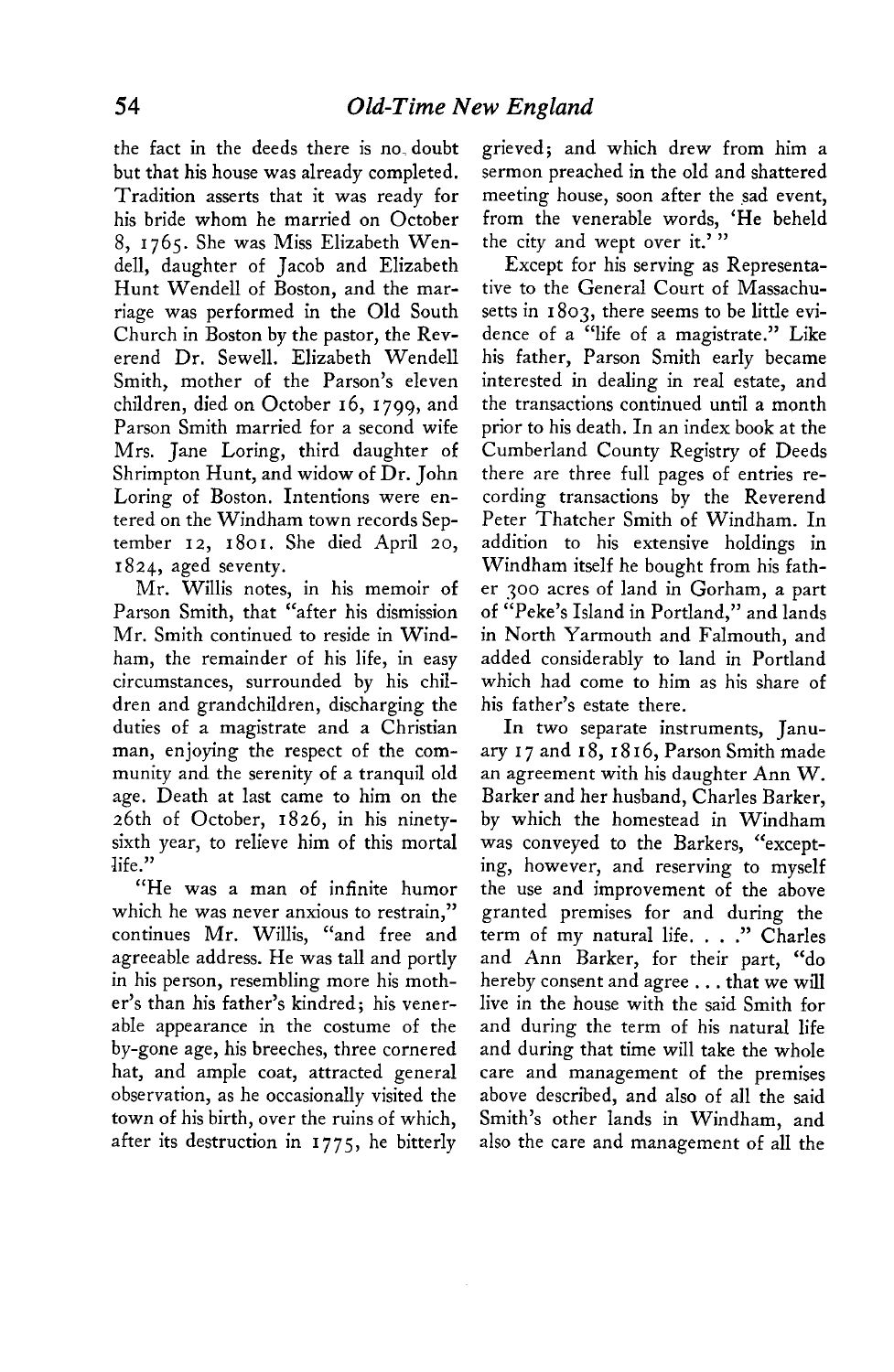**household business and domestic concerns, and will conduct and manage and improve the same in every respect in a prudent, faithful and proper manner, for the use and benefit of said Smith, and . . . they will provide for the said Smith and his wife a suitable and convenient support and maintenance for and during the term of said Smith's natural life. . . ."** 

**The Barkers were also bound by the terms of the agreement to continue to make a home there for the Parson's second wife, Jane Loring Smith, as long as she should remain his widow and wish to live in Windham. However, Mrs. Smith died in 182 I and Charles Barker died in 1822, both earlier than Parson Smith whose death occurred in 1826. Two years after Parson Smith's death, John T. Smith, executor of his father's will, held a "public vendue" of the latter's Windham properties, to help settle the estate. The Reverend Peter Thatcher Smith's son-in-law, Abraham Anderson, Jr., as the highest bidder paid \$402.50 for about fifty acres of land, "being part of the real estate occupied by said Peter in his life time." Though there is no reference to buildings, two of the boundaries (southerly by the Main Road and easterly by the road leading from the latter to Duck Pond) show that the Parson's house and other buildings were located on this piece of land.** 

Born June **19, 1758**, Abraham An**derson, Jr., son of the fifth man to settle in Windham, married August I 3, I 788, the Parson's daughter, Lucy Smith. Two years later she became her father's nearest neighbor when, through an exchange of property with his brother, Abraham acquired the Anderson homestead and moved into the house across the main road from Parson Smith's home. The**  **Anderson house, built in I 770, is still standing, though very much altered by the addition of Gothic detail in the nineteenth century.** 

**When, in 1828, Abraham and Lucy bought at auction Parson Smith's Windham estate, the only one of their four sons and two daughters not already established (or about to be) was Edward, then aged twenty-seven. He was, therefore, the logical one to have his grandfather's homestead, while his parents continued to occupy the Anderson house across the way.** 

**On April 24, 1828, Abraham sold to his son Edward two parcels of land which he had bought two days earlier from Ann Barker and which her father Parson Smith had conveyed to her on January I 7, I 8 16, being land situated across the main road, and land with buildings situated across the Duck Pond road, from the Smith house. There is no recorded deed showing the transfer of the Parson Smith House itself (with its approximately fifty acres of land) from Abraham Anderson to his son Edward, but Edward took his bride there to live in I 830, as had his grandfather, the Parson, in 1765.** 

**Edward Anderson married on November 30, 1830, Louisa, the daughter of Joshua and Olive Wilson Berry. He was a farmer and occupied the Parson Smith homestead throughout the remaining years of his life. He was one of the selectmen of Windham in 1829, 1834 and 1835, 1846, 1848 and 1849, and represented the town in the State legislature in 1844. He was interested also in the State militia, and rose to the rank of lieutenant colonel.** 

**Following the death of Edward Anderson, October 7, 1867, the property**